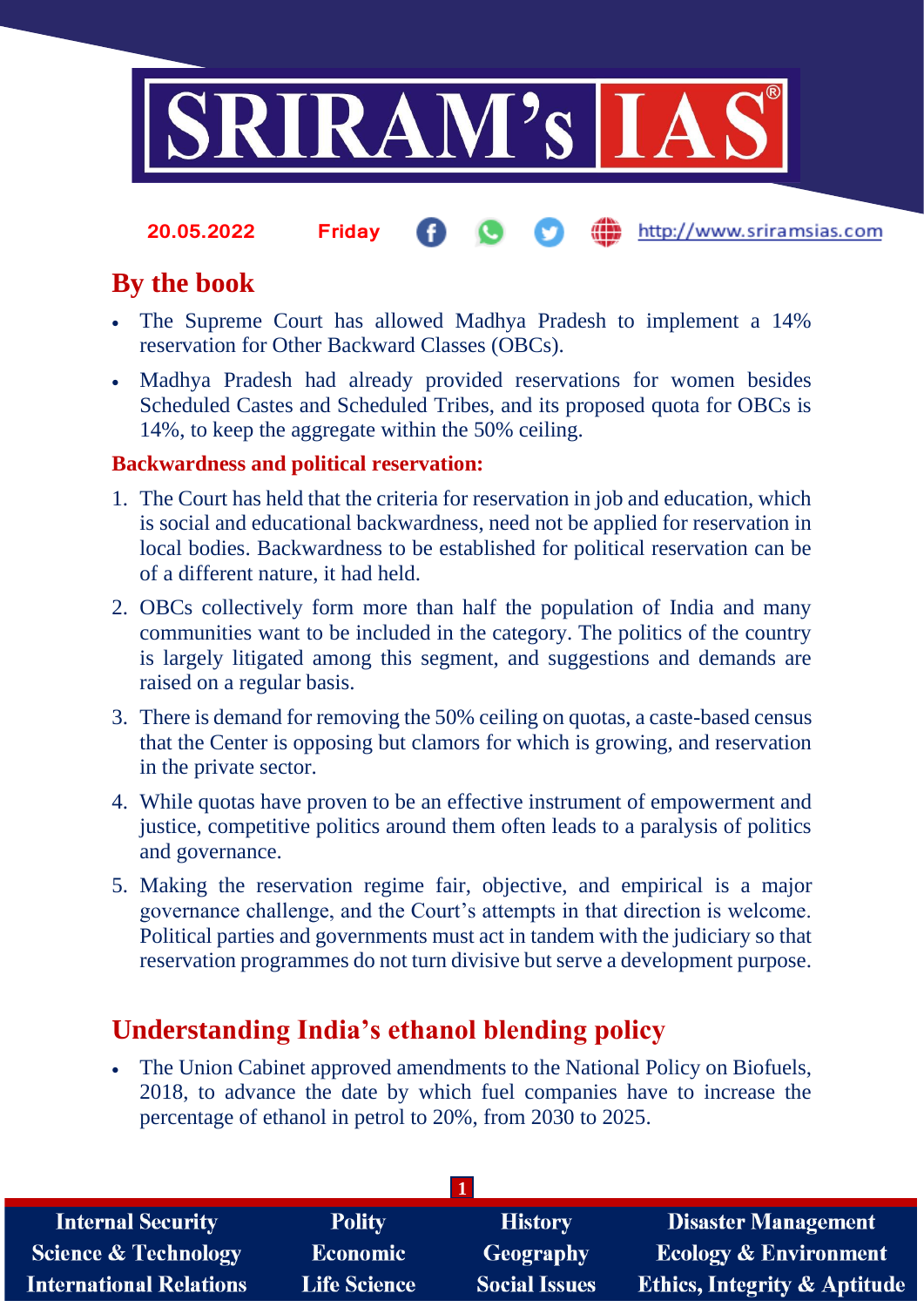

• The policy of introducing 20% ethanol is expected to take effect from April 1, 2023. The Center has also targeted a 5% blending of biodiesel with diesel by 2030.

#### **Ethanol as fuel:**

1. However, it takes much more ethanol to power a vehicle's engine than petrol. It also leaves residual by-products that can corrode and damage the vehicle which is why, while vehicles can be run on ethanol, they need to be tuned

accordingly so that they don't compromise on efficiency and usability.

**20.05.2022 Friday**

- 2. On the other hand, the gains are potentially significant as ethanol can be sourced from sugarcane, molasses, and maize, which given India's agricultural base, can substantially reduce India's dependence on petroleum.
- 3. Car makers have said that with modifications in engines (hardware



http://www.sriramsias.com

and tuning), the loss in efficiency due to blended fuel can be reduced. To compensate the consumers for a drop in efficiency from ethanol-blended fuels, tax incentives on E10 and E20 fuels may be considered.

#### **The international experience:**

1. Flex Fuel Engine technology (FFE), or vehicles that run entirely on ethanol, are popular in Brazil and comprise nearly 80% of the total number of new vehicles sold in 2019. The cost of flex-fuel vehicles (four-wheelers) could cost about ₹17,000 to ₹25,000 more than the current generation of vehicles.

| <b>Internal Security</b>        | <b>Polity</b>       | <b>History</b>       | <b>Disaster Management</b>              |  |  |
|---------------------------------|---------------------|----------------------|-----------------------------------------|--|--|
| <b>Science &amp; Technology</b> | <b>Economic</b>     | <b>Geography</b>     | <b>Ecology &amp; Environment</b>        |  |  |
| <b>International Relations</b>  | <b>Life Science</b> | <b>Social Issues</b> | <b>Ethics, Integrity &amp; Aptitude</b> |  |  |